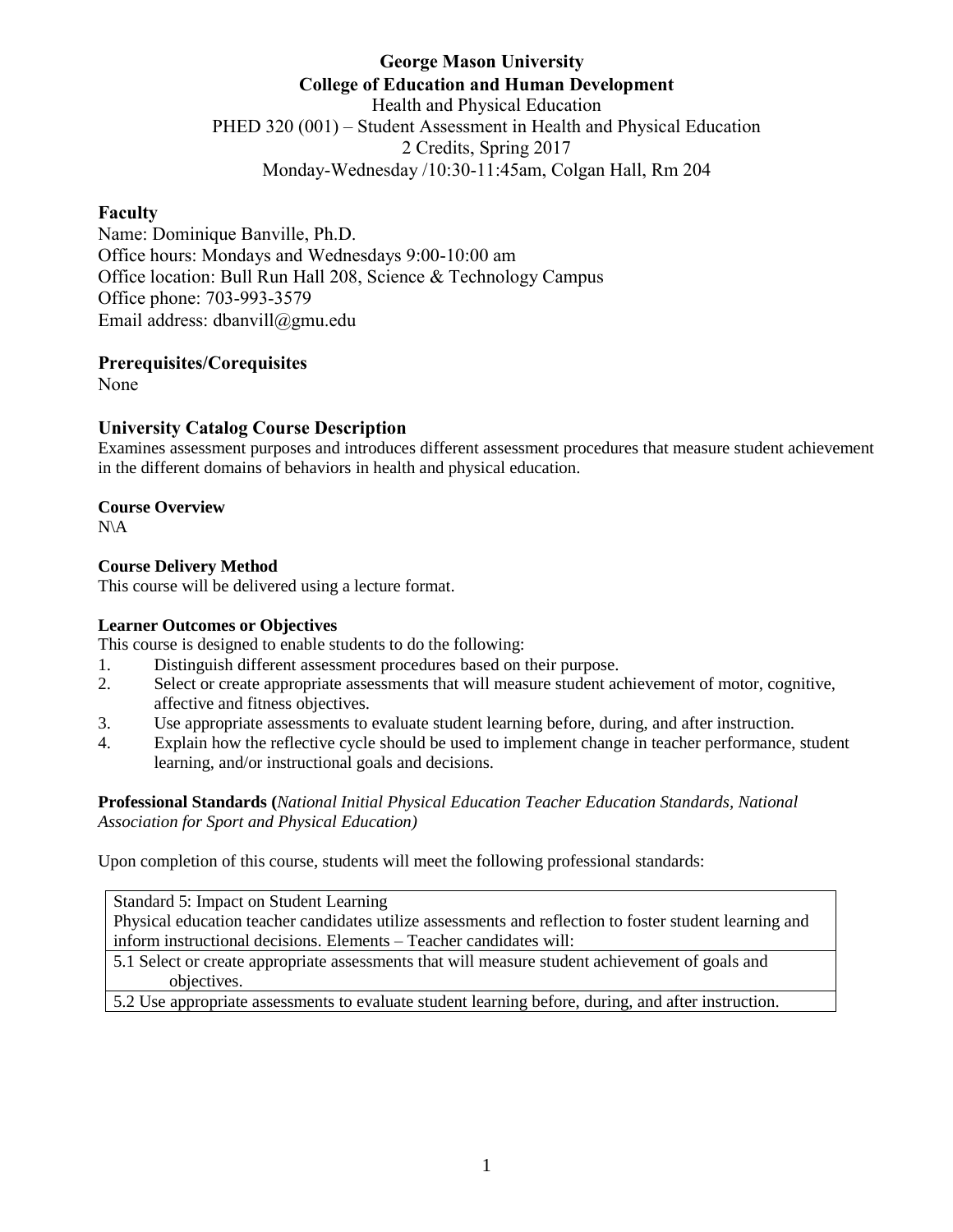## **Required Texts**

- Board of Education Commonwealth of Virginia. (2015). *Physical Education Standards of Learning*. Available online at [http://www.doe.virginia.gov/testing/sol/standards\\_docs/physical\\_education/index.shtml](http://www.doe.virginia.gov/testing/sol/standards_docs/physical_education/index.shtml)
- Lund, J., & Veal, M. L. (2013). *Assessment-Driven Instruction in Physical Education*. Champaign, IL: Human Kinetics.

### Suggested readings

- National Association for Sport and Physical Education. (2010). *PE Metrics: Assessing National Standards 1-6 in Elementary School*. Reston, VA: Authors.
- National Association for Sport and Physical Education. (2011). *PE Metrics: Assessing National Standards 1-6 in Secondary School.* Reston, VA: Authors.
- Society of Health and Physical Educators (SHAPE) America. (2014). *National Standards & Grade-Level Outcomes for K-12 Physical Education*. Champaign, IL: Human Kinetics.

#### **Course Performance Evaluation**

Students are expected to submit all assignments on time in the manner outlined by the instructor (e.g., Blackboard (BB), hard copy). Assignments must be handed in at the beginning of class or it will be considered late. Late assignment will be accepted for 50% of its value within 48 hours of the due date. No assignment will be accepted later than 48hrs after the due date.

#### **Assignments and/or Examinations**

- 1. Project (100 pts) A unit plan that will include various elements including motor, cognitive, and affective assessments will be designed for a specific activity and grade level assigned in class at the beginning of the semester. A separate document will describe in details the requirements for the project.
- 2. Exams
	- a) Mid term (50 pts)

The mid-term will include content covered from the beginning of the semester until the time of the exam. Questions will be a mixed of true/false, multiple choice and short answers.

b) Final (50 pts)

The final will be partially cumulative. The content to be included will be shared with the students prior to the exam. Questions will be a mixed of true/false, multiple choice and short answers.

## **Other Requirements**

In accordance with the George Mason University Attendance Policies (University catalog, AP.1.6 Attendance Policies), "Students are expected to attend the class periods of the courses for which they register. In-class participation is important to the individual student and to the class as a whole. Because class participation may be a factor in grading, instructors may use absence, tardiness or early departure as de facto evidence of non-participation."

#### **The following scale will be used:**

- o Three (3) absences are permitted
- o Two (2) "tardies"\*= 1 absence
- $\degree$  Two (2) "early departures"\* = 1 absence
- $\circ$  4-5 absences = 15 grade points

## **Grading**

 $194 - 200 = A + 186 - 193 = A - 180 - 185 = A$  $174 - 179 = B + 166 - 173 = B - 160 - 165 = B 154 - 159 = C + 146 - 153 = C$   $140 - 145 = C$  $120-139=D$   $\langle 120 = F$ 

#### **Professional Dispositions**

Students are expected to exhibit professional behaviors and dispositions at all times.

\*Attendance is taken at 10:30 am. A student will be considered late once attendance has been taken. Leaving more than 10 minutes before the end of the class will be considered an early departure.

 $\circ$  6 absences or more  $\circ$  6 absences or more points.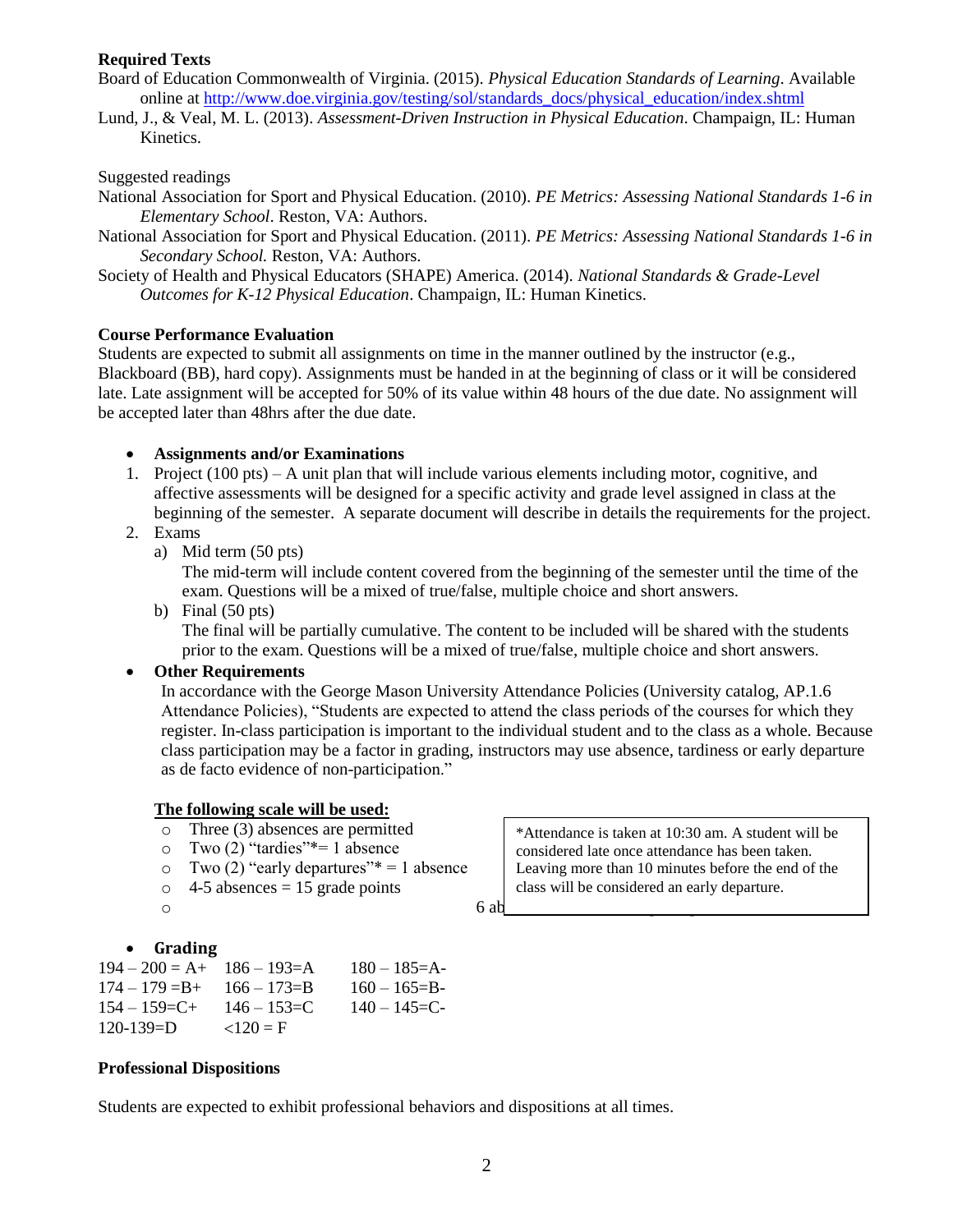### **Class Schedule\***

| Date  | Topic                                                               | Readings/Assignment Due                                                                                       |
|-------|---------------------------------------------------------------------|---------------------------------------------------------------------------------------------------------------|
| 01/23 | <b>TBD</b>                                                          |                                                                                                               |
| 01/25 | Class protocols, Review of Syllabi<br>Introduction to Assessment    | Lund & Veal Chapter1                                                                                          |
| 01/30 | Case Study pp. 8-10<br>National and State Standards of Learning     | Lund & Veal Chapter1<br>Lund & Veal Chapter 2                                                                 |
| 02/01 | Planning related to Assessment<br>Select Topic for semester project | Lund & Veal Chapter 2                                                                                         |
| 02/06 | Focusing the content of a unit                                      | Lund & Veal Chapter 3                                                                                         |
| 02/08 | Writing and using Rubric                                            | Lund & Veal Chapter 4<br>Section A (Overview) of Unit Plan due on BB<br>2/12/17 by 11:59 pm                   |
| 02/13 | Writing and using Rubrics                                           | Lund & Veal Chapter 4                                                                                         |
| 02/15 | Which Assessment to use, When, and How?                             | Lund & Veal Chapter 5-6                                                                                       |
| 02/20 | <b>TBD</b>                                                          |                                                                                                               |
| 02/22 | Writing Learning Objectives                                         | Lund & Veal Chapter 7<br><b>Section B (Essential Questions) of Unit Plan</b><br>due on BB 2/26/17 by 11:59 pm |
| 02/27 | Writing Learning Objectives                                         | Lund & Veal Chapter 7                                                                                         |
| 03/01 | <b>Psychomotor Assessment Tools</b>                                 | Lund & Veal Chapter 8                                                                                         |
| 03/06 | <b>Psychomotor Assessment Tools</b>                                 | Lund & Veal Chapter 8                                                                                         |
| 03/08 | Mid-Term                                                            |                                                                                                               |
| 03/20 | PE METRICS Experimentation - GYM                                    |                                                                                                               |
| 03/22 | PE METRICS Experimentation - GYM                                    |                                                                                                               |
| 03/27 | PE METRICS - Results                                                | Section C of Unit Plan (Motor Assessment) due<br>on BB 3/26/17 by 11:59 pm                                    |
| 03/29 | <b>Cognitive Assessment Tools</b>                                   | Lund & Veal Chapter 9                                                                                         |
| 04/03 | <b>Cognitive Assessment Tools</b>                                   | Lund & Veal Chapter 9<br><b>Section</b>                                                                       |
| 04/05 | <b>Affective Assessment</b>                                         | Lund & Veal Chapter 10                                                                                        |
| 04/10 | <b>Affective Assessment</b>                                         | Lund & Veal Chapter 10                                                                                        |
| 04/12 | Fitness Assessment - GYM                                            | <b>Section D of Unit Plan (Cognitive Assessment)</b><br>due on BB 4/16/17 by 11:59 pm                         |
| 04/17 | <b>Fitness Assessment - Results</b>                                 |                                                                                                               |
| 04/19 | <b>Using Assessment Data</b>                                        | Lund & Veal Chapter 11                                                                                        |
| 04/24 | Using Assessment Data to Assign a Fair Grade                        | Lund & Veal Chapter 13                                                                                        |
| 04/26 | <b>TBD</b>                                                          | <b>Section E of Unit Plan (Affective Assessment)</b><br>due on BB 4/30/17 by 11:59 pm                         |
| 05/01 | Managing Assessment and Becoming an Assessor                        | Lund & Veal Chapter 12 & 14                                                                                   |
| 05/03 | <b>TBD</b>                                                          |                                                                                                               |

\*Note: Faculty reserves the right to alter the schedule as necessary, with notification to students. **FINAL: Per Final Exam Schedule, Wednesday May 10, 2017, 10:30 – 1:15 pm**